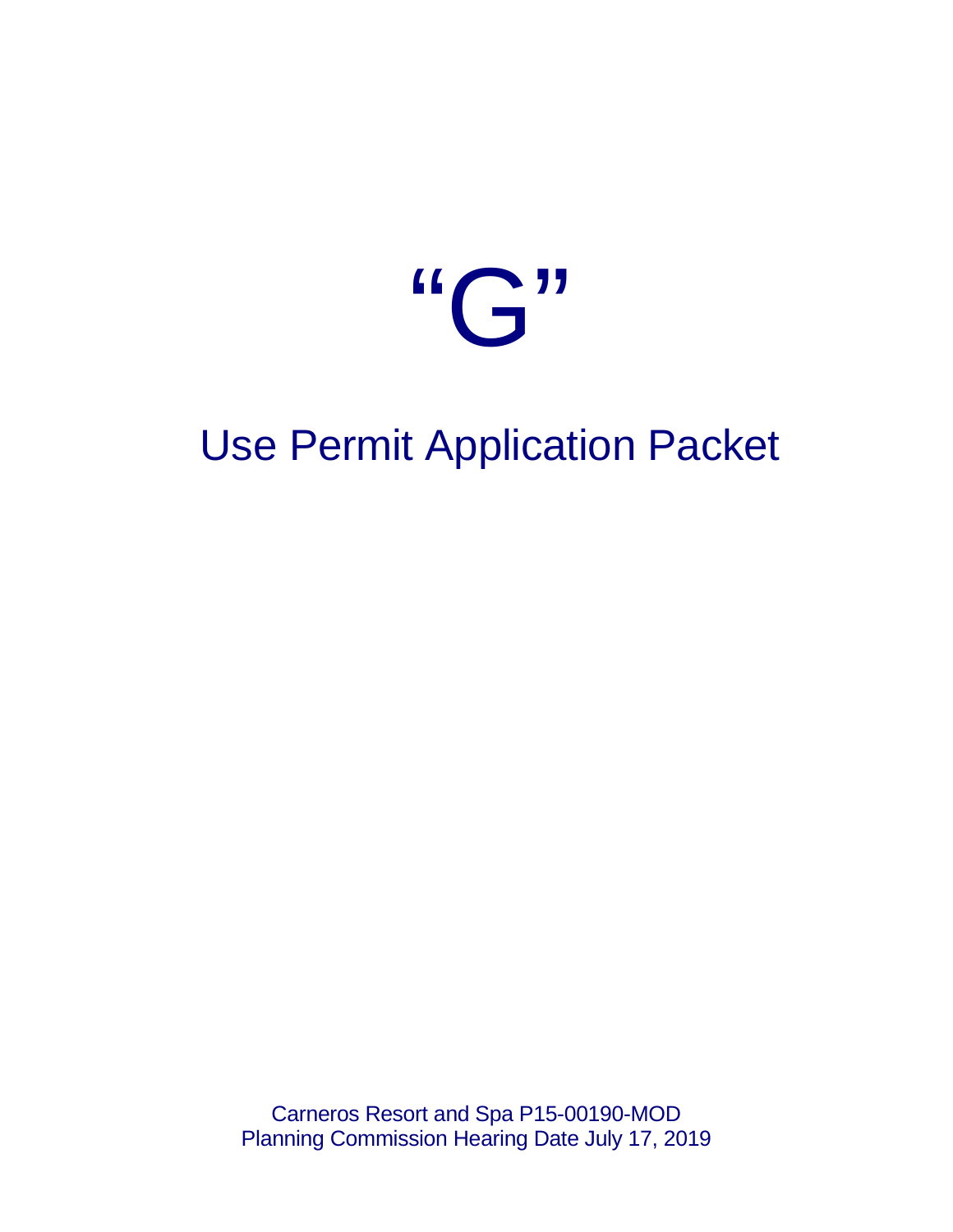|                                                                                                                             |         |                                  |                                                                                                                                                                                                                       |                           |                    | $fileN9}$ $P15-00190$                                      |  |
|-----------------------------------------------------------------------------------------------------------------------------|---------|----------------------------------|-----------------------------------------------------------------------------------------------------------------------------------------------------------------------------------------------------------------------|---------------------------|--------------------|------------------------------------------------------------|--|
| A Tradition of Stewardship<br>A Commitment to Service                                                                       |         |                                  | <b>Napa County</b><br><b>Planning, Building, and Environmental Services</b><br>1195 Third Street, Suite 210, Napa, California, 94559 phone (707) 253-4417<br>web www.countyofnapa.org email planning@countyofnapa.org |                           |                    | RECEIVED                                                   |  |
|                                                                                                                             |         |                                  | <b>Use Permit Application</b>                                                                                                                                                                                         |                           |                    | JUN 0 1 2018                                               |  |
| Fooe completed by Planning stagf<br>Application Type: M & JOF M Od if C at 15h<br>Date Submitted: 6/29/2015 Resubmittal(s): |         |                                  | To be completed by Planning staff                                                                                                                                                                                     |                           |                    | Napa County Planning, Building<br>& Environmental Services |  |
|                                                                                                                             |         |                                  |                                                                                                                                                                                                                       |                           |                    |                                                            |  |
|                                                                                                                             |         |                                  |                                                                                                                                                                                                                       |                           |                    |                                                            |  |
| *Application Fee Deposit: \$ 5000 - Receipt No. $108/75$ Received by: $6$ Date: $5/29/15$                                   |         |                                  |                                                                                                                                                                                                                       |                           |                    |                                                            |  |
|                                                                                                                             |         |                                  | To be completed by applicant                                                                                                                                                                                          |                           |                    | *Total Fees will be based on actual time and materials     |  |
| Project Name: Careneros Inn Major Mod<br>Assessor's Parcel Nº: 047-110-027, 047-110-028, 047-110-003, 047-100-062           |         |                                  |                                                                                                                                                                                                                       |                           |                    | Existing Parcel Size: 27.77 acc.                           |  |
| Site Address/Location: $\frac{4048 \text{ Sonoma Highway}}{N_0}$                                                            |         |                                  |                                                                                                                                                                                                                       | $Napa$ CA<br>$City$ State |                    | 94558<br>Zio                                               |  |
| <b>Primary Contact:</b>                                                                                                     | X Owner | $\Box$ Applicant                 | Representative (attorney, engineer, consulting planner, etc.)                                                                                                                                                         |                           |                    |                                                            |  |
| Property Owner: GF Carneros Holdings, LLC                                                                                   |         |                                  | San Francisco                                                                                                                                                                                                         |                           | CA                 | 94104                                                      |  |
| Mailing Address: 225 Bush St., #1470                                                                                        | Street  |                                  |                                                                                                                                                                                                                       | City                      | <b>State</b>       | Zip                                                        |  |
| Telephone $No(415) 835$ -                                                                                                   | 0225    | E-Mail: gflynn@flynnholdings.com |                                                                                                                                                                                                                       |                           |                    |                                                            |  |
| Applicant (if other than property owner):                                                                                   |         |                                  | GF Carneros Holdings, LLC and Carneros Mutual Water Company                                                                                                                                                           |                           |                    |                                                            |  |
| Mailing Address: 225 Bush St. #1470<br>No.                                                                                  | Street  |                                  |                                                                                                                                                                                                                       | San Francisco<br>City     | CA<br><b>State</b> | 94104<br>Zip                                               |  |
|                                                                                                                             |         |                                  |                                                                                                                                                                                                                       |                           |                    |                                                            |  |

| Telephone Nº( $\overline{415}$ ) $\_$ | 835<br>0225                                                                         |         | E-Mail: gflynn@flynnholdings.com |      |       |       |  |
|---------------------------------------|-------------------------------------------------------------------------------------|---------|----------------------------------|------|-------|-------|--|
|                                       | Representative (if applicable): $\underline{\quad}$ Kevin Block $\underline{\quad}$ |         |                                  |      |       |       |  |
| Mailing Address:__ <sup>1109</sup> _  | Jefferson St.                                                                       |         |                                  | Napa | СA    | 94559 |  |
|                                       | Street                                                                              |         |                                  | City | State | Zip   |  |
| Telephone №( <i>7</i> 07              | 9871<br>) 251                                                                       | E-Mail: | kb@winelawyers.com               |      |       |       |  |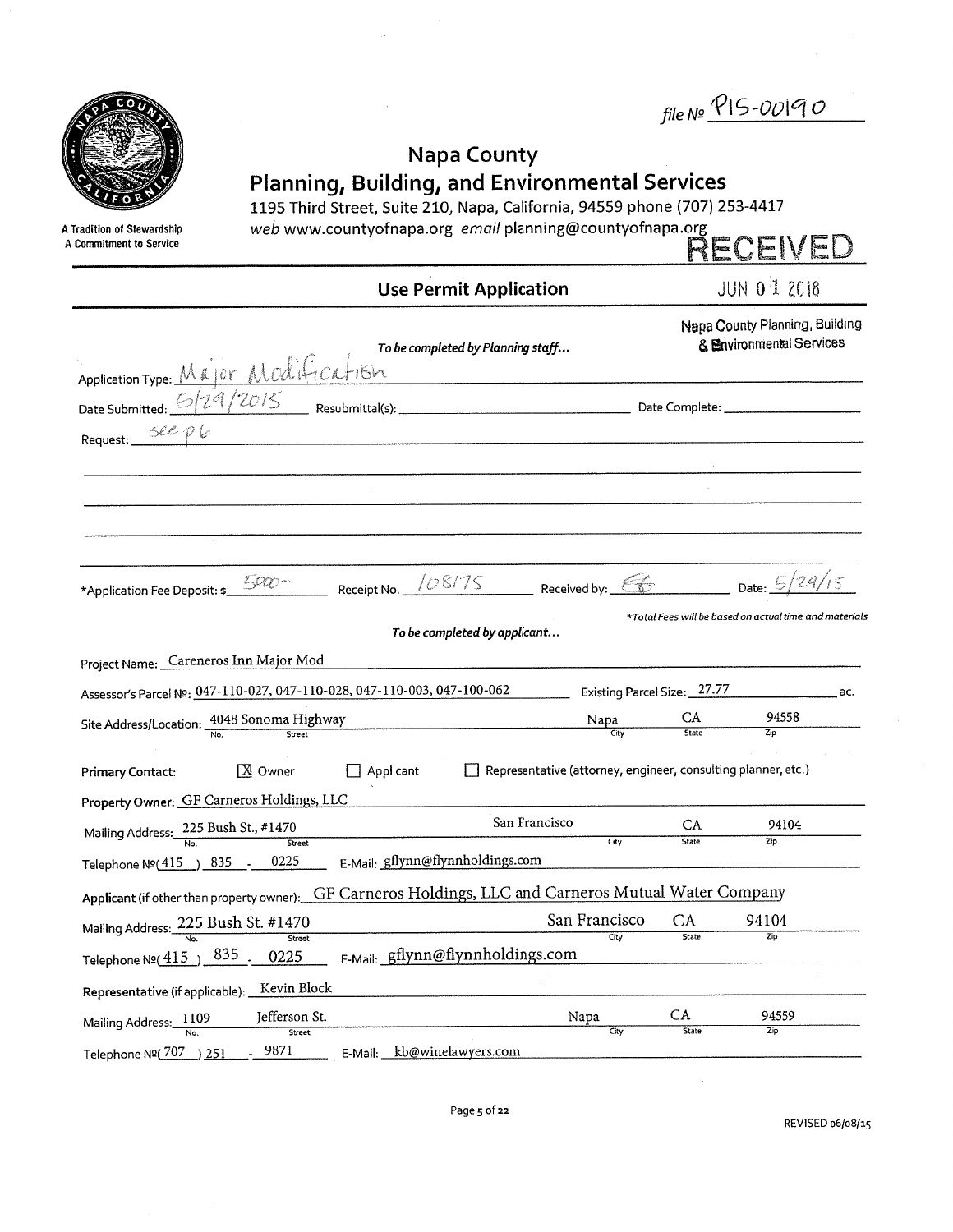# **Use Permit Information Sheet**

 $\sim$ 

 $\label{eq:reduced} \begin{split} \mathcal{L}_{\text{c}}(\mathcal{L}_{\text{c}}(\mathbf{r},\mathbf{r})) = \mathcal{L}_{\text{c}}(\mathcal{L}_{\text{c}}(\mathbf{r},\mathbf{r})) \end{split}$ 

 $\sim 10$ 

 $\sim 10^{-10}$ 

 $\hat{\boldsymbol{\epsilon}}$ 

 $\sim 10$ 

| <b>Use</b>                                                                                                              |                                                                                                                     |
|-------------------------------------------------------------------------------------------------------------------------|---------------------------------------------------------------------------------------------------------------------|
| Narrative description of the proposed use (please attach additional sheets as necessary):                               |                                                                                                                     |
| See attached narrative                                                                                                  |                                                                                                                     |
|                                                                                                                         | Applicant proposes to construct a 2500 foot underground pipeline to serve the Carneros Mutual Water Company         |
|                                                                                                                         | with municipal water. A 50-year wholesale water supply agreement was approved by the Napa City Council in           |
|                                                                                                                         | March 2018. LAFCO approval of an outside water agreement will also be required in addition to County                |
|                                                                                                                         | approval of a modified use permit. The change in water sources will not result in any chnage or intensification     |
| of uses.                                                                                                                |                                                                                                                     |
|                                                                                                                         |                                                                                                                     |
|                                                                                                                         |                                                                                                                     |
|                                                                                                                         |                                                                                                                     |
|                                                                                                                         |                                                                                                                     |
| What, if any, additional licenses or approvals will be required to allow the use?                                       |                                                                                                                     |
| District N/A                                                                                                            | Regional RWQCB                                                                                                      |
| State Caltrans Encroachment Permit                                                                                      | N/A<br>Federal                                                                                                      |
|                                                                                                                         |                                                                                                                     |
| <b>Improvements</b>                                                                                                     |                                                                                                                     |
| Narrative description of the proposed on-site and off-site improvements (please attach additional sheets as necessary): |                                                                                                                     |
| See attached narrative                                                                                                  |                                                                                                                     |
| Site work and landscaping                                                                                               | .<br>Prima di Maria del Partido de la Paragone del Maria del Maria del Paragone del Maria del Maria del Maria del M |
| Realignment of driveway and replacement of parking spaces                                                               |                                                                                                                     |
| Renovation of certain spaces as indicated                                                                               |                                                                                                                     |
| Relocation of Boon Fly Cafe as indicated                                                                                |                                                                                                                     |
| Relocation of RV units as indicated                                                                                     |                                                                                                                     |
| Addition of privacy sound wall                                                                                          |                                                                                                                     |
| Addition of pedestrian walkways, as indicated                                                                           |                                                                                                                     |
|                                                                                                                         | Convey approx. 1 acre of Resort property to NCFD for relocation of temporary storage structure in exchange          |
| for .02 acre parcel from NCFD to be used for Resort signage, parking or storage.                                        |                                                                                                                     |
|                                                                                                                         |                                                                                                                     |

 $\langle \cdot \rangle$ 

 $\infty$  $\hat{\phantom{a}}$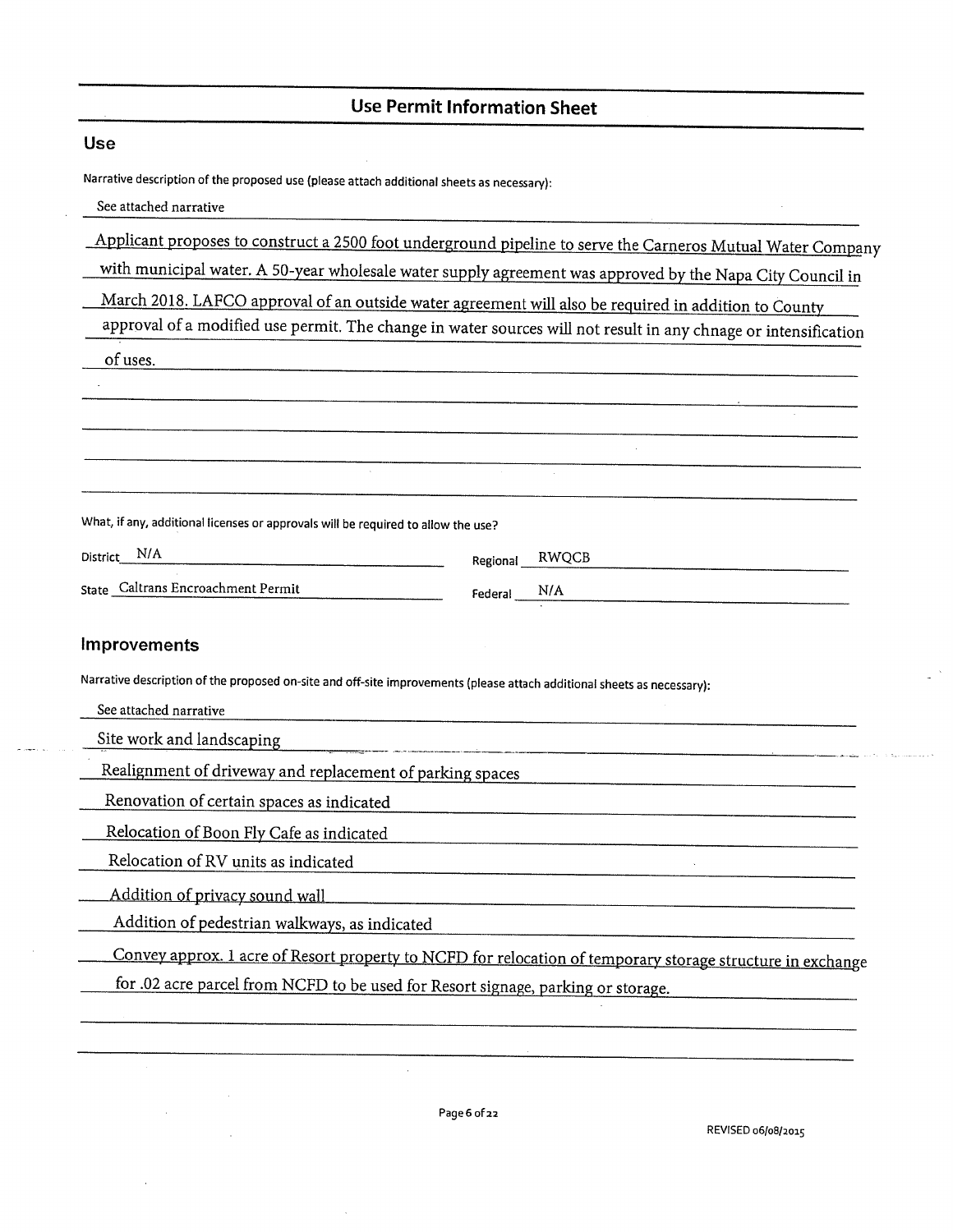# Improvements, cont.

 $\bar{\psi}$ 

| Total on-site parking spaces:                                                                             | existing                                                                                       | proposed                               |
|-----------------------------------------------------------------------------------------------------------|------------------------------------------------------------------------------------------------|----------------------------------------|
| Loading areas:                                                                                            | existing                                                                                       | proposed                               |
|                                                                                                           |                                                                                                |                                        |
| Fire Resistivity (check one; if not checked, Fire Marshal will assume Type V - non rated):                |                                                                                                |                                        |
| $\Box$ Type II 1 Hr<br>$\Box$ Type I FR                                                                   | $\Box$ Type II N (non-rated)                                                                   | $\Box$ Type III 1 Hr $\Box$ Type III N |
| Type IV H.T. (Heavy Timber)                                                                               | Type V 1 Hr.<br>(for reference, please see the latest version of the California Building Code) | Type V (non-rated)                     |
| Is the project located in an Urban/Wildland Interface area?                                               | Yes                                                                                            | No                                     |
| Total land area to be disturbed by project (include structures, roads, septic areas, landscaping, etc): _ |                                                                                                | acres                                  |
| <b>Employment and Hours of Operation</b>                                                                  |                                                                                                |                                        |
| Days of operation:                                                                                        | 7 days / week<br>existing                                                                      | no change<br>proposed                  |
| Hours of operation:                                                                                       | 24 hrs / day<br>existing                                                                       | no chnage<br>proposed                  |
| Anticipated number of employee shifts:                                                                    | 3<br>existing                                                                                  | no change<br>proposed                  |
| Anticipated shift hours:                                                                                  | 24 housrs<br>existing                                                                          | no change<br>proposed                  |
|                                                                                                           |                                                                                                |                                        |
| Maximum Number of on-site employees:                                                                      |                                                                                                |                                        |
| 10 or fewer<br>$\Box$ 11-24                                                                               | 330<br>25 or greater (specify number) _                                                        |                                        |
|                                                                                                           |                                                                                                |                                        |
|                                                                                                           |                                                                                                |                                        |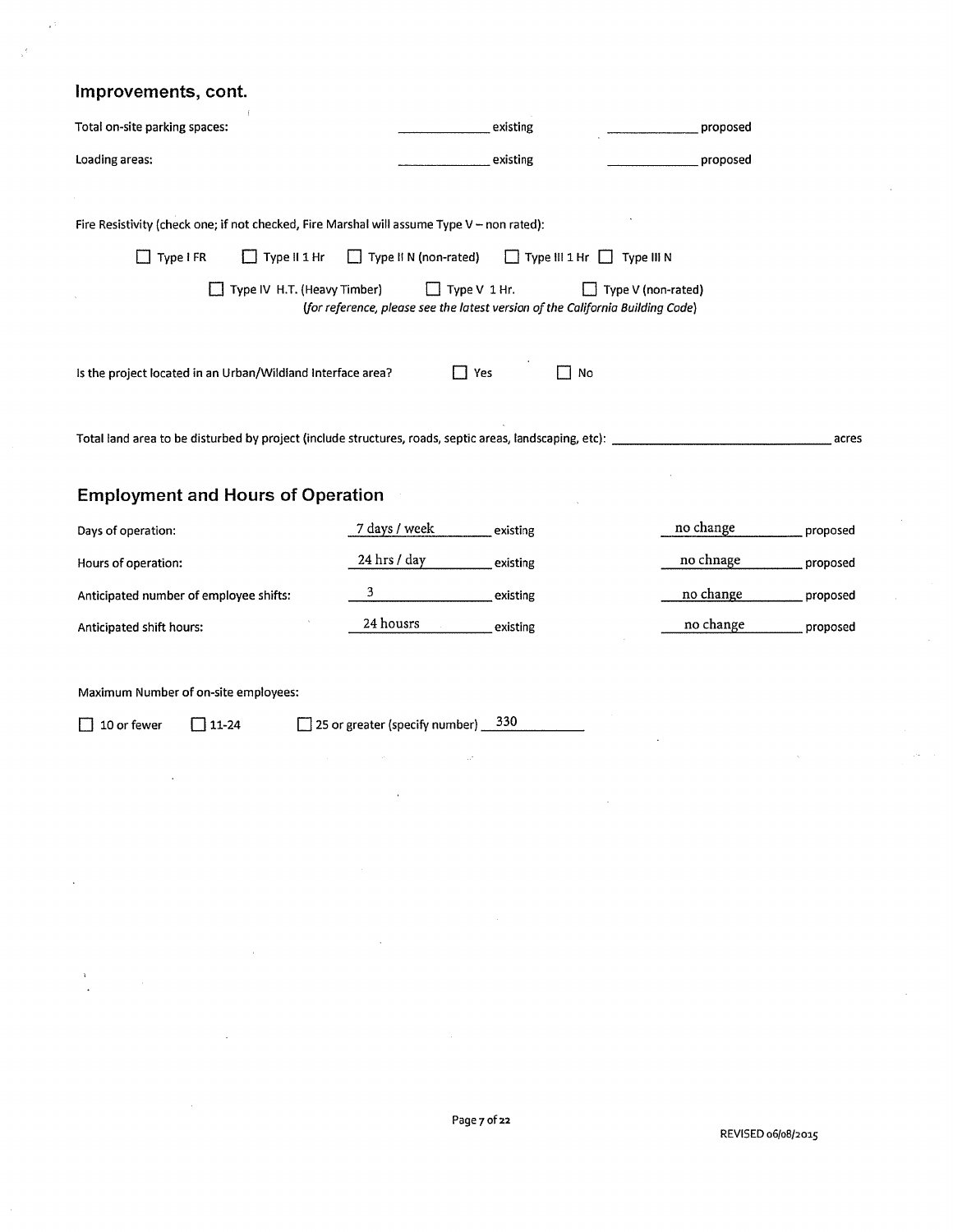# Water Supply/ Waste Disposal Information Sheet

#### **Water Supply**

Please attach completed Phase I Analysis sheet.

|                                                                                                         | <b>Domestic</b>           | <b>Emergency</b>          |
|---------------------------------------------------------------------------------------------------------|---------------------------|---------------------------|
| Proposed source of water<br>(e.g., spring, well, mutual water company, city, district, etc.):           | Municipal Water           | same                      |
| Name of proposed water supplier<br>(if water company, city, district):                                  | City of Napa              | Same                      |
| Is annexation needed?                                                                                   | DĂNo<br>$\Box$ Yes        | $\Box$ Yes $\Box$ No      |
| Current water use:                                                                                      | 36,590                    | gallons per day (gal/d)   |
| Current water source:                                                                                   | Wells, City of Napa       | tank Storage              |
| Anticipated future water demand:                                                                        | No change<br>gal/d        | No change<br>gal/d        |
| Water availability (in gallons/minute):                                                                 | 32<br>_gal/m              | 32<br>gal/m               |
| Capacity of water storage system:                                                                       | 325,000<br>gal            | 325,000<br>gal            |
| Type of emergency water storage facility if applicable<br>(e.g., tank, reservoir, swimming pool, etc.): | Storage tanks             |                           |
| <b>Liquid Waste</b><br>Please attach Septic Feasibility Report                                          | <b>Domestic</b>           | Other                     |
| Type of waste:                                                                                          | sewage                    | N/A                       |
| Disposal method (e.g., on-site septic system, on-site ponds,<br>community system, district, etc.):      | on-site septic            | N/A                       |
| Name of disposal agency<br>(if sewage district, city, community system):                                | N/A                       | N/A                       |
| Is annexation needed?                                                                                   | <b>X</b> No<br>$\Box$ Yes | <b>X</b> No<br><b>Nes</b> |
| Current waste flows (peak flow):                                                                        | 50,000<br>_gal/d          | N/A<br>gal/d              |
| Anticipated future waste flows (peak flow):                                                             | No change<br>gal/d        | N/A<br>gal/d              |
| Future waste disposal design capacity:                                                                  | No change<br>.gal/d       | N/A<br>gal/d              |

#### Solid Waste and Recycling Storage and Disposal

Please include location and size of solid waste and recycling storage area on site plans in accordance with the guidelines available at www.countyofnapa.org/dem.

#### **Hazardous and/or Toxic Materials**

If your facility generates hazardous waste or stores hazardous materials above threshold planning quantities (55 gallons liquid, 500 pounds solid or 200 cubic feet of compressed gas) then a hazardous materials business plan and/or a hazardous waste generator permit will be required.

#### **Grading Spoils Disposal**

Where will grading spoils be disposed of? (e.g. on-site, landfill, etc. If off-site, please indicate where off-site):

 $\bar{z}$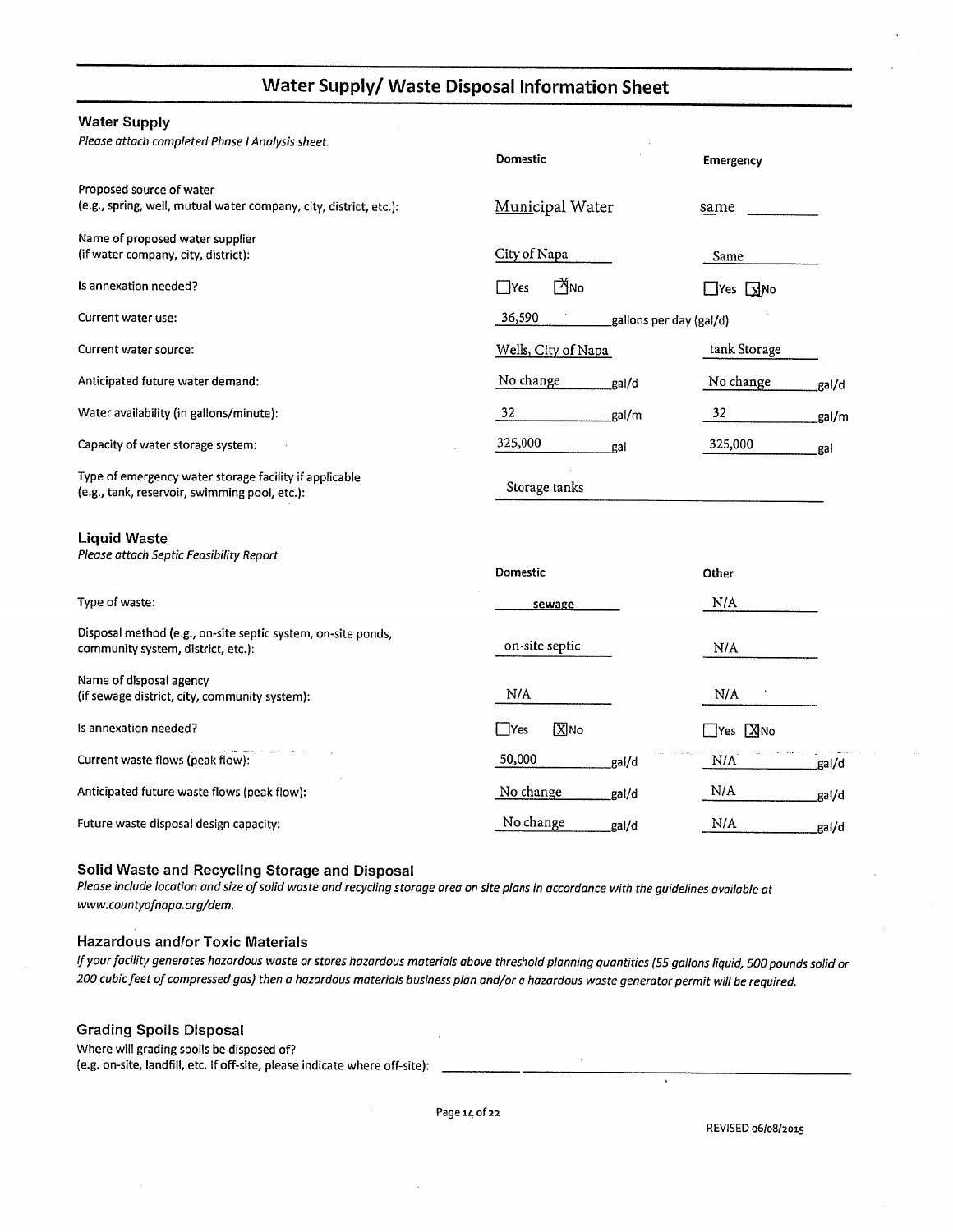## **Certification and Indemnification**

Applicant certifies that all the information contained in this application, including all information required in the Checklist of Required Application Materials and any supplemental submitted information including, but not limited to, the information sheet, water supply/waste disposal information sheet, site plan, floor plan, building elevations, water supply/waste disposal system site plan and toxic materials list, is complete and accurate to the best of his/her knowledge. Applicant and property owner hereby authorize such investigations including access to County Assessor's Records as are deemed necessary by the County Planning Division for preparation of reports related to this application, including the right of access to the property involved.

Pursuant to Chapter 1.30 of the Napa County Code, as part of the application for a discretionary land use project approval for the project identified below, Applicant agrees to defend, indemnify, release and hold harmless Napa County, its agents, officers, attorneys, employees, departments, boards and commissions (hereafter collectively "County") from any claim, action or proceeding (hereafter collectively "proceeding") brought against County, the purpose of which is to attack, set aside, void or annul the discretionary project approval of the County, or an action relating to this project required by any such proceeding to be taken to comply with the California Environmental Quality Act by County, or both. This indemnification shall include, but not be limited to damages awarded against the County, if any, and cost of suit, attorneys' fees, and other liabilities and expenses incurred in connection with such proceeding that relate to this discretionary approval or an action related to this project taken to comply with CEQA whether incurred by the Applicant, the County, and/or the parties initiating or bringing such proceeding. Applicant further agrees to indemnify the County for all of County's costs, attomeys' fees, and damages, which the County incurs in enforcing this indemnification agreement.

Applicant further agrees, as a condition of project approval, to defend, indemnify and hold harmless the County for all costs incurred in additional investigation of or study of, or for supplementing, redrafting, revising, or amending any document (such as an EIR, negative declaration, specific plan, or general plan amendment) if made necessary by said proceeding and if the Applicant desires to pursue securing approvals which are conditioned on the approval of such documents.

In the event any such proceeding is brought, County shall promptly notify the Applicant of the proceeding, and County shall cooperate fully in the defense. If County fails to promptly notify the Applicant of the proceeding, or if County fails to cooperate fully in the defense, the Applicant shall not thereafter be responsible to defend, indemnify, or hold harmless the County. The County shall retain the right to participate in the defense of the proceeding if it bears its own attorneys' fees and costs, and defends the action in good faith. The Applicant shall not be required to pay or perform any settlement unless the settlement is approved by the Applicant.

Greg Flynn for GF Carneros Holdings, LLC

**Print Name of Pruperty Owner** Print Name Signature of Applicant (if different) Signa, fre of Propert Signature of Applicant Date

REVISED 06/08/2015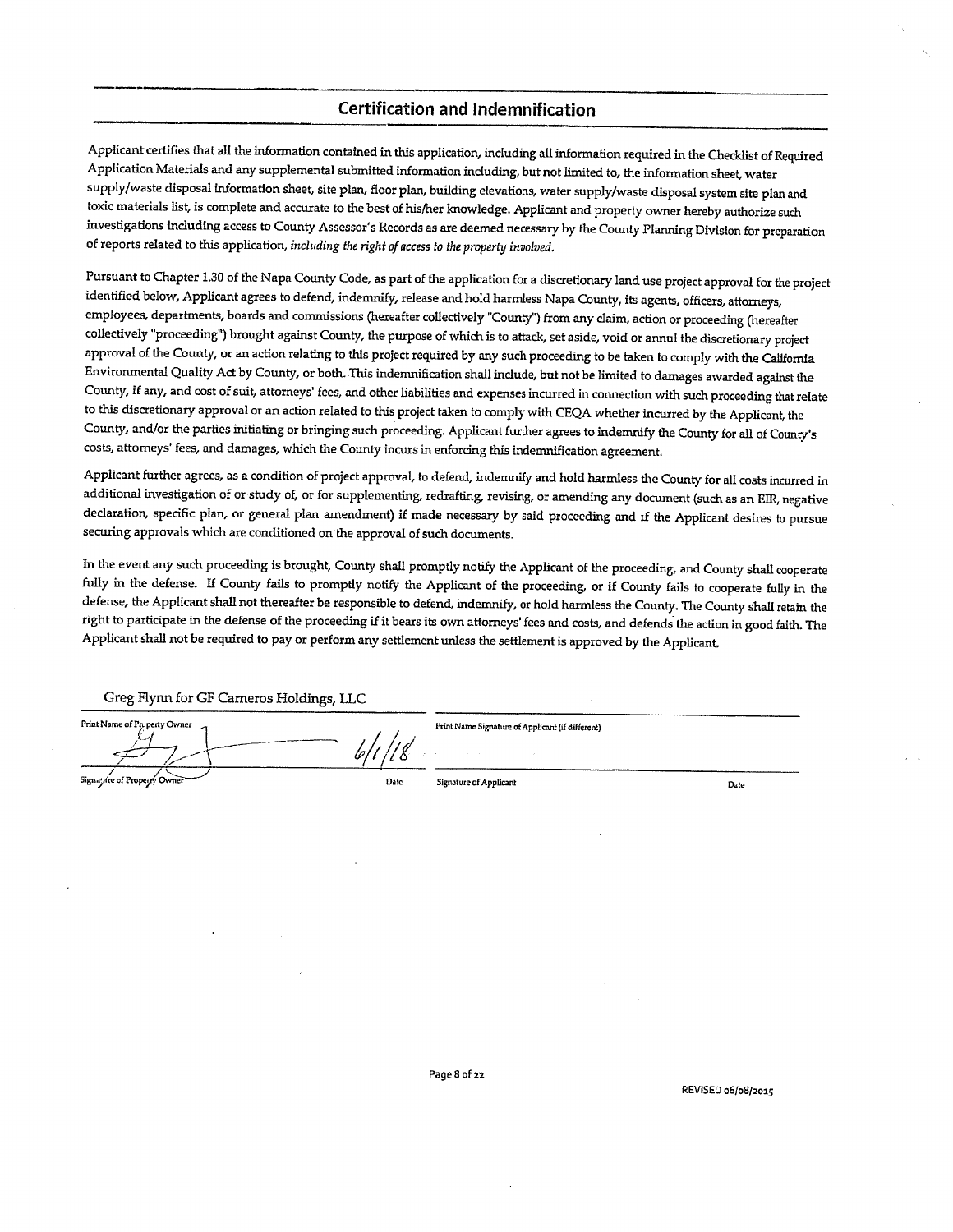#### **Certification and Indemnification**

Applicant certifies that all the information contained in this application, including all information required in the Checklist of Required Application Materials and any supplemental submitted information including, but not limited to, the information sheet, water supply/waste disposal information sheet, site plan, floor plan, building elevations, water supply/waste disposal system site plan and toxic materials list, is complete and accurate to the best of his/her knowledge. Applicant and property owner hereby authorize such investigations including access to County Assessor's Records as are deemed necessary by the County Planning Division for preparation of reports related to this application, including the right of access to the property involved.

Pursuant to Chapter 1.30 of the Napa County Code, as part of the application for a discretionary land use project approval for the project identified below, Applicant agrees to defend, indemnify, release and hold harmless Napa County, its agents, officers, attorneys, employees, departments, boards and commissions (hereafter collectively "County") from any claim, action or proceeding (hereafter collectively "proceeding") brought against County, the purpose of which is to attack, set aside, void or annul the discretionary project approval of the County, or an action relating to this project required by any such proceeding to be taken to comply with the California Environmental Quality Act by County, or both. This indemnification shall include, but not be limited to damages awarded against the County, if any, and cost of suit, attorneys' fees, and other liabilities and expenses incurred in connection with such proceeding that relate to this discretionary approval or an action related to this project taken to comply with CEQA whether incurred by the Applicant, the County, and/or the parties initiating or bringing such proceeding. Applicant further agrees to indemnify the County for all of County's costs, attorneys' fees, and damages, which the County incurs in enforcing this indemnification agreement.

Applicant further agrees, as a condition of project approval, to defend, indemnify and hold harmless the County for all costs incurred in additional investigation of or study of, or for supplementing, redrafting, revising, or amending any document (such as an EIR, negative declaration, specific plan, or general plan amendment) if made necessary by said proceeding and if the Applicant desires to pursue securing approvals which are conditioned on the approval of such documents.

In the event any such proceeding is brought, County shall promptly notify the Applicant of the proceeding, and County shall cooperate fully in the defense. If County fails to promptly notify the Applicant of the proceeding, or if County fails to cooperate fully in the defense, the Applicant shall not thereafter be responsible to defend, indemnify, or hold harmless the County. The County shall retain the right to participate in the defense of the proceeding if it bears its own attorneys' fees and costs, and defends the action in good faith. The Applicant shall not be required to pay or perform any settlement unless the settlement is approved by the Applicant.

Greg Flynn for Carneros Mutual Water Company

Print Name Signature of Applicant (if different) Date Signal we of App

Signature of Property Owner

Print Name of Property Owner

Page 8 of 22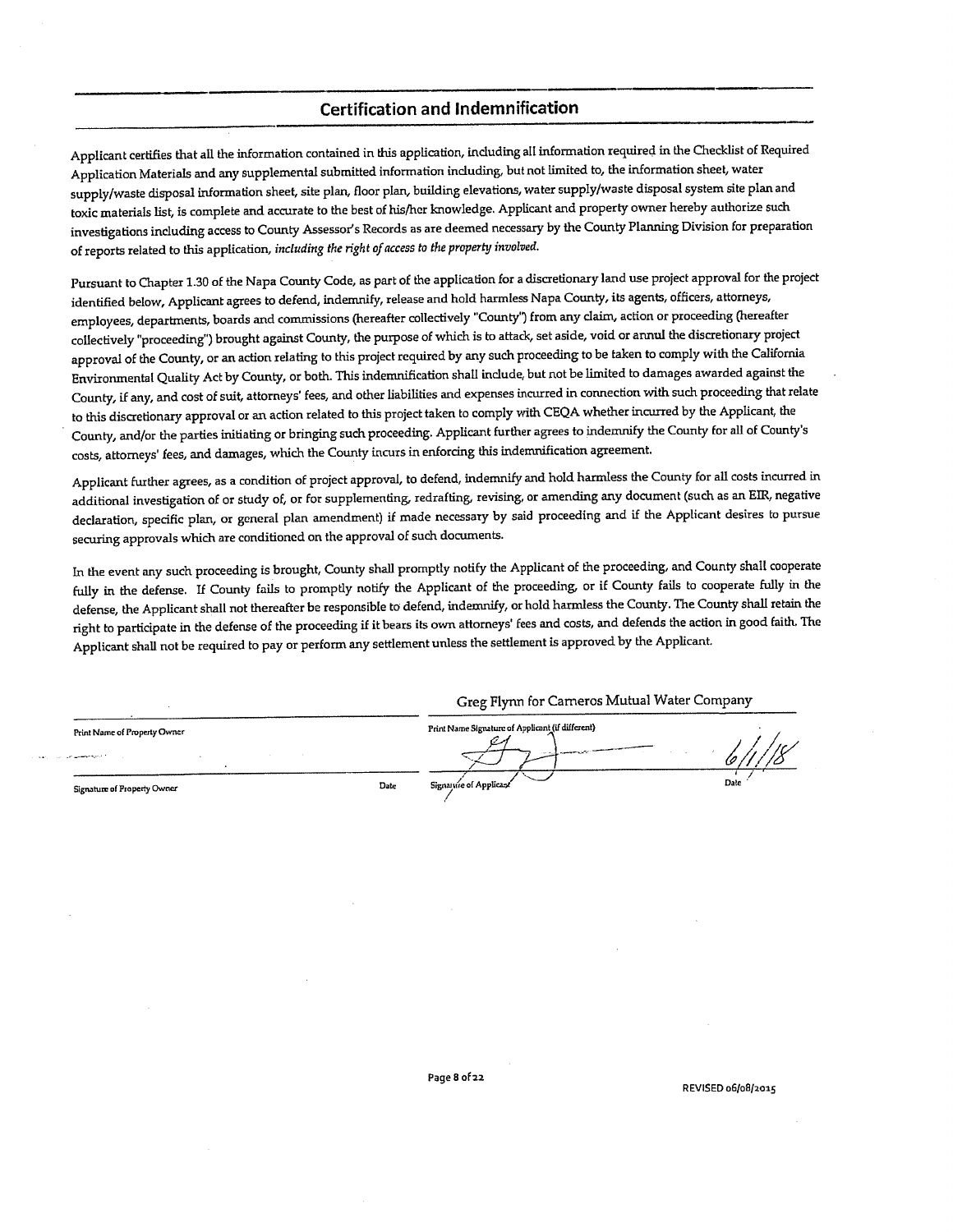# **Indemnification Agreement**

Pursuant to Chapter 1.30 of the Napa County Code, as part of the application for a discretionary land use project approval for the project identified below, Applicant agrees to defend, indemnify, release and hold harmless Napa County, its agents, officers, attorneys, employees, departments, boards and commissions (hereafter collectively "County") from any claim, action or proceeding (hereafter collectively "proceeding") brought against County, the purpose of which is to attack, set aside, void or annul the discretionary project approval of the County, or an action relating to this project required by any such proceeding to be taken to comply with the California Environmental Quality Act by County, or both. This indemnification shall include, but not be limited to damages awarded against the County, if any, and cost of suit, attorneys' fees, and other liabilities and expenses incurred in connection with such proceeding that relate to this discretionary approval or an action related to this project taken to comply with CEQA whether incurred by the Applicant, the County, and/or the parties initiating or bringing such proceeding. Applicant further agrees to indemnify the County for all of County's costs, attorneys' fees, and damages, which the County incurs in enforcing this indemnification agreement.

Applicant further agrees, as a condition of project approval, to defend, indemnify and hold harmless the County for all costs incurred in additional investigation of or study of, or for supplementing, redrafting, revising, or amending any document (such as an EIR, negative declaration, specific plan, or general plan amendment) if made necessary by said proceeding and if the Applicant desires to pursue securing approvals which are conditioned on the approval of such documents.

In the event any such proceeding is brought, County shall promptly notify the Applicant of the proceeding, and County shall cooperate fully in the defense. If County fails to promptly notify the Applicant of the proceeding, or if County fails to cooperate fully in the defense, the Applicant shall not thereafter be responsible to defend, indemnify, or hold harmless the County. The County shall retain the right to participate in the defense of the proceeding if it bears its own attorneys' fees and costs, and defends the action in good faith. The Applicant shall not be required to pay or perform any settlement unless the settlement is approved by the Applicant.

| Carneros Inn Mutual Water Company, a     |
|------------------------------------------|
| California corporation doing business as |
| <b>Carneros Mutual Water Company</b>     |

Signature of PropertyOwner Date Signature of Applicant Date

Greg Flynn Authorized Representative

DocuSigned by Greg Flynn

June 4, 2019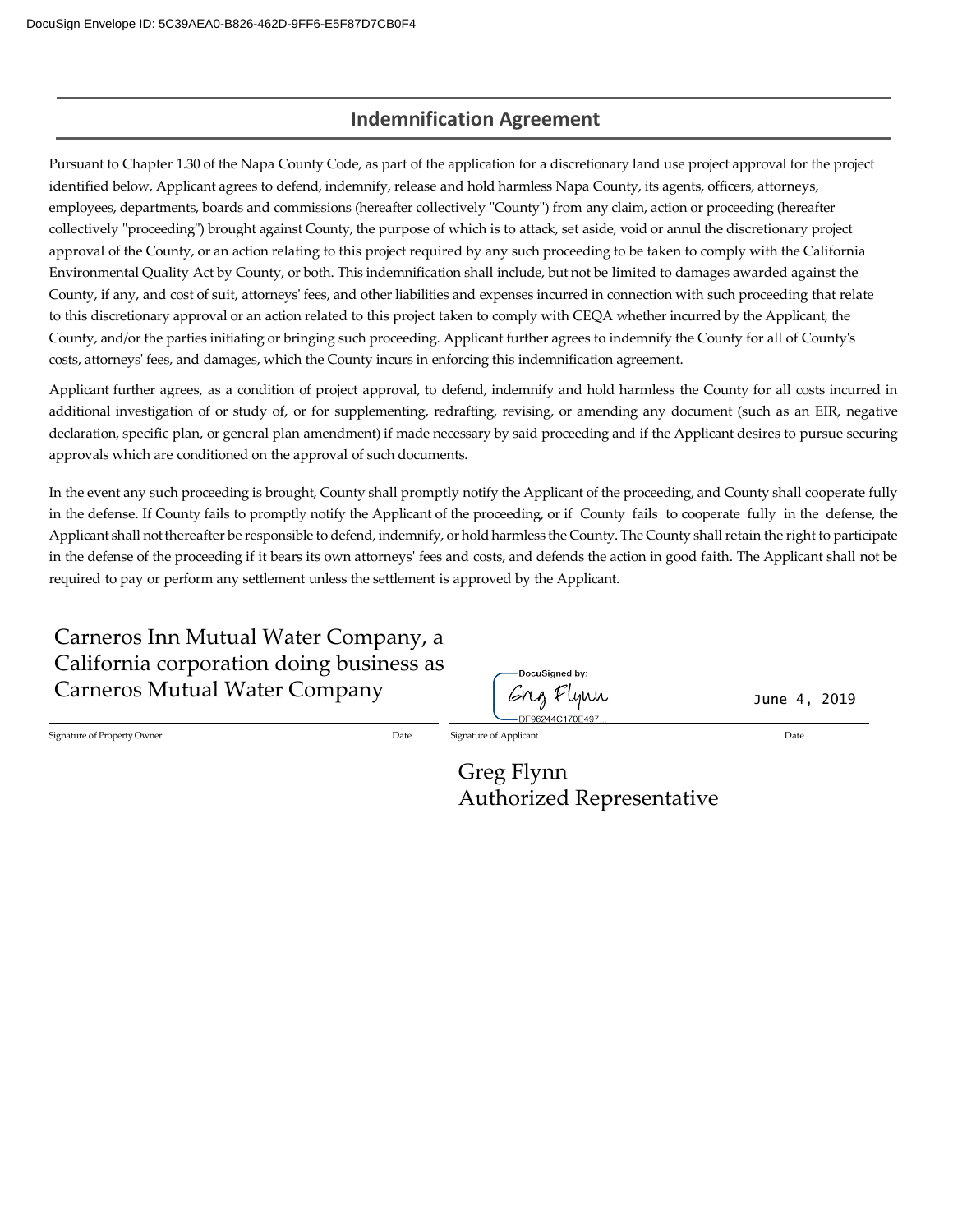# **Indemnification Agreement**

Pursuant to Chapter 1.30 of the Napa County Code, as part of the application for a discretionary land use project approval for the project identified below, Applicant agrees to defend, indemnify, release and hold harmless Napa County, its agents, officers, attorneys, employees, departments, boards and commissions (hereafter collectively "County") from any claim, action or proceeding (hereafter collectively "proceeding") brought against County, the purpose of which is to attack, set aside, void or annul the discretionary project approval of the County, or an action relating to this project required by any such proceeding to be taken to comply with the California Environmental Quality Act by County, or both. This indemnification shall include, but not be limited to damages awarded against the County, if any, and cost of suit, attorneys' fees, and other liabilities and expenses incurred in connection with such proceeding that relate to this discretionary approval or an action related to this project taken to comply with CEQA whether incurred by the Applicant, the County, and/or the parties initiating or bringing such proceeding. Applicant further agrees to indemnify the County for all of County's costs, attorneys' fees, and damages, which the County incurs in enforcing this indemnification agreement.

Applicant further agrees, as a condition of project approval, to defend, indemnify and hold harmless the County for all costs incurred in additional investigation of or study of, or for supplementing, redrafting, revising, or amending any document (such as an EIR, negative declaration, specific plan, or general plan amendment) if made necessary by said proceeding and if the Applicant desires to pursue securing approvals which are conditioned on the approval of such documents.

In the event any such proceeding is brought, County shall promptly notify the Applicant of the proceeding, and County shall cooperate fully in the defense. If County fails to promptly notify the Applicant of the proceeding, or if County fails to cooperate fully in the defense, the Applicant shall not thereafter be responsible to defend, indemnify, or hold harmless the County. The County shall retain the right to participate in the defense of the proceeding if it bears its own attorneys' fees and costs, and defends the action in good faith. The Applicant shall not be required to pay or perform any settlement unless the settlement is approved by the Applicant.

| <b>GF Carneros Inn, LLC</b>                                                                      |                      | <b>GF Carneros Tenant, LLC</b>                                                                                  |                      |
|--------------------------------------------------------------------------------------------------|----------------------|-----------------------------------------------------------------------------------------------------------------|----------------------|
| Print Name of Property Owner<br>Greg Flynn<br>----DF96244C170E497<br>Signature of Property Owner | June 4, 2019<br>Date | Print Name Signature of Applicant (if different)<br>-DocuSigned by:<br>Greg Flynn<br>Signature Of 98341G170E497 | June 4, 2019<br>Date |
| <b>Greg Flynn</b><br><b>Authorized Representative</b>                                            |                      | <b>Greg Flynn</b><br><b>Authorized Representative</b>                                                           |                      |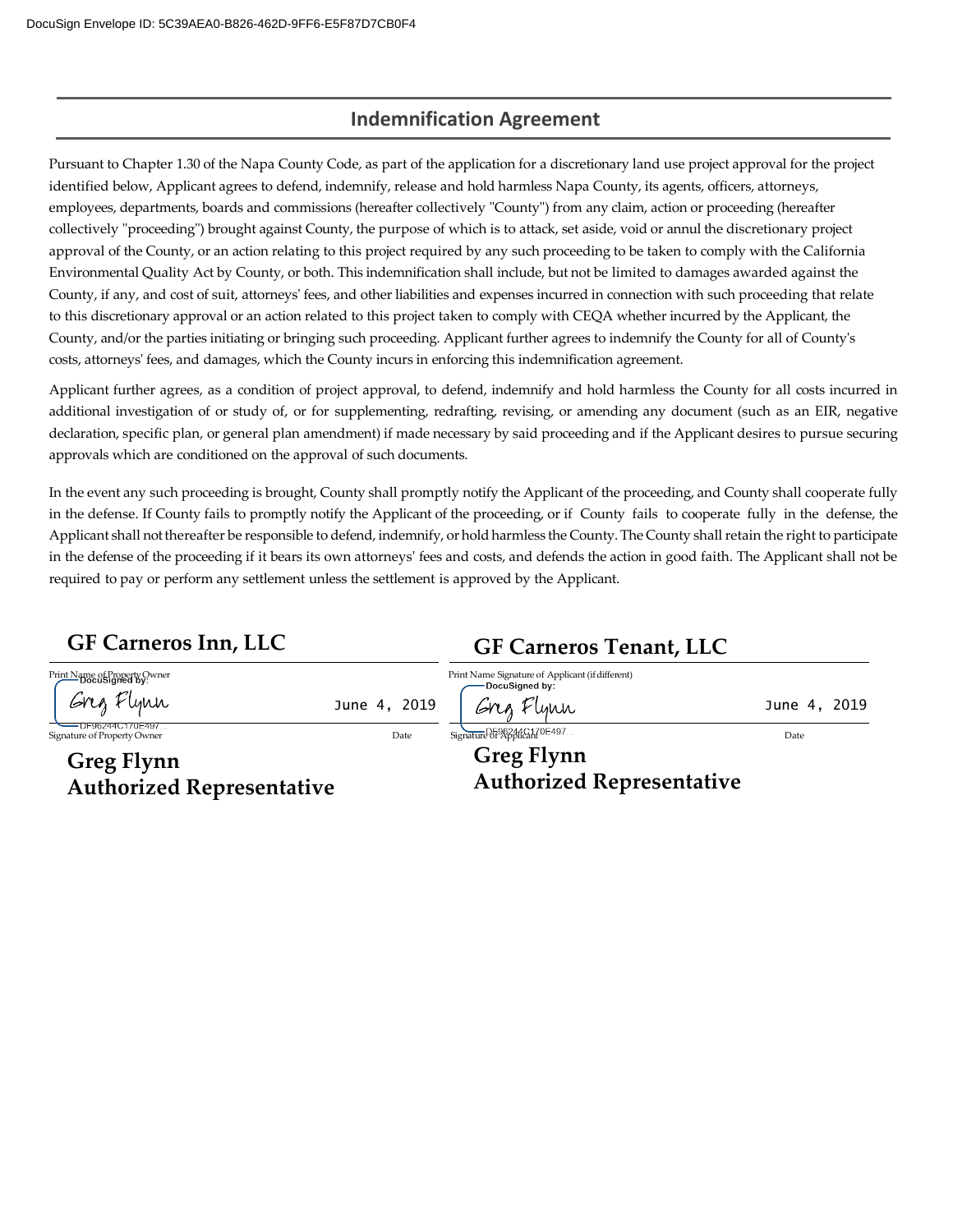# **CARNEROS INN**

 $\mathcal{L}^{\text{max}}_{\text{max}}$  and  $\mathcal{L}^{\text{max}}_{\text{max}}$ 

| 5-62-UP<br>(1961)       | approves 17-space mobile home park ("trailer court")                                                                                      |
|-------------------------|-------------------------------------------------------------------------------------------------------------------------------------------|
| 25-66-UP<br>(1965)      | enlarges mobile home park to 36 spaces                                                                                                    |
| $U-89-20$<br>(1990)     | main Carneros Inn use permit<br>approves 96 space RV park and recreational building<br>back propery rezoned from PD to AW:RVP (Res. 89-3) |
|                         | property fronting state highway remains PD                                                                                                |
| 1996                    | :RVP deleted from Zoning Ordinance (Ord. Nol. 1105)<br>but not removed from CI property                                                   |
| #98290-MOD              | modifies U-89-20                                                                                                                          |
| (1999)                  | reduces mobile home spaces to 24<br>relocates restaurant                                                                                  |
| #00097-MOD              | modifies U-89-20                                                                                                                          |
| (2000)                  | changes and relocates uses                                                                                                                |
| <b>CARNEROS LODGE</b>   |                                                                                                                                           |
| #98511-UP               | main Lodge use permit                                                                                                                     |
| (2002)                  | approves hotel, signature restaurant, retail<br>approves shared amenities with Inn                                                        |
| #P05-0315-MOD<br>(2005) | modifies #98511-UP to reduce cottages from 25 to 20                                                                                       |

 $\sim$   $\sim$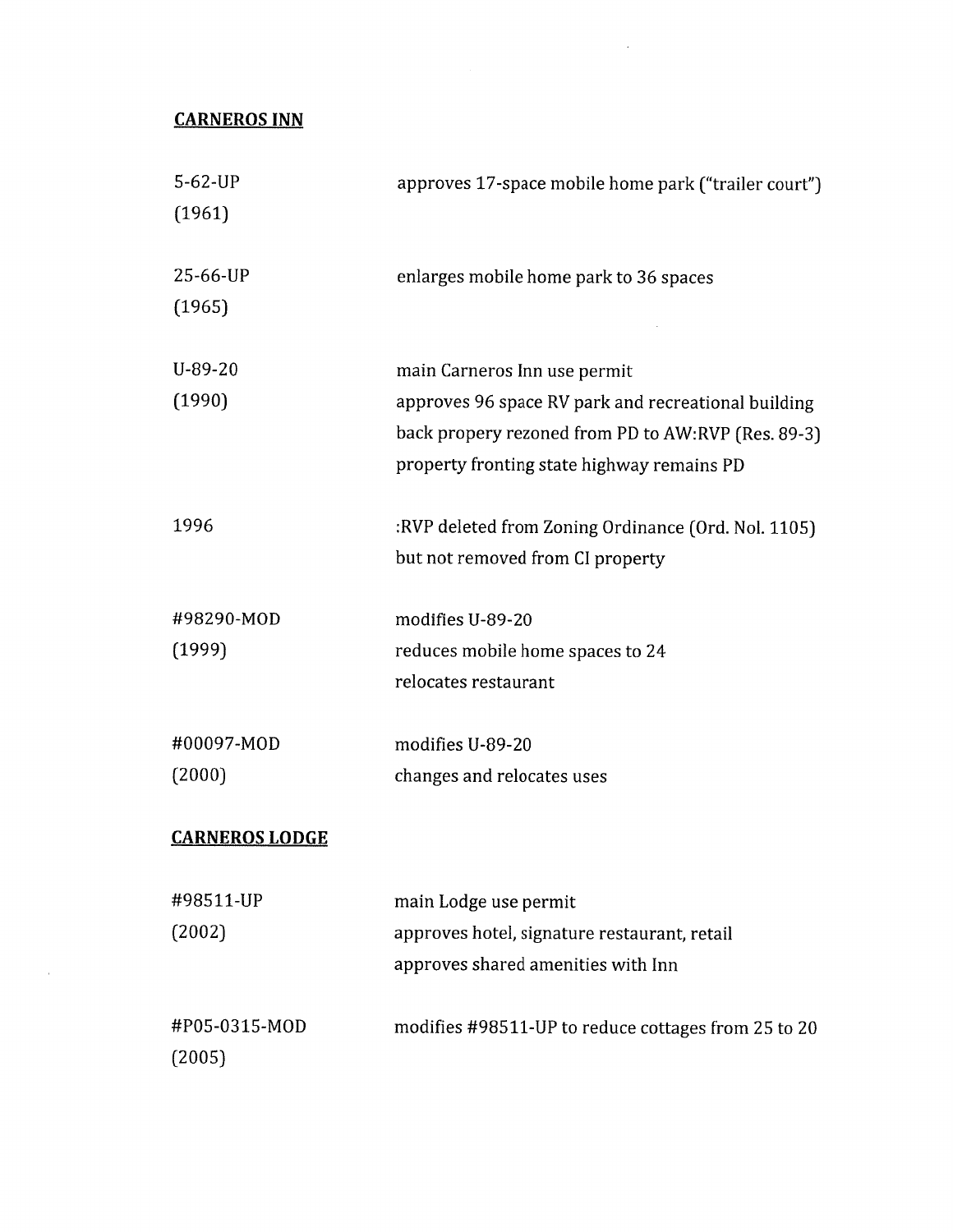#P05-0316-MOD modifies #98511-UP to reconfigure roads  $(2005)$ #P06-00092-MOD modifies #98511-UP to reduce cottages from 20 to 17  $(2006)$  $\lambda$  $\lambda_{\rm c}$ 

 $\bar{z}$ 

 $\bar{\mathcal{A}}$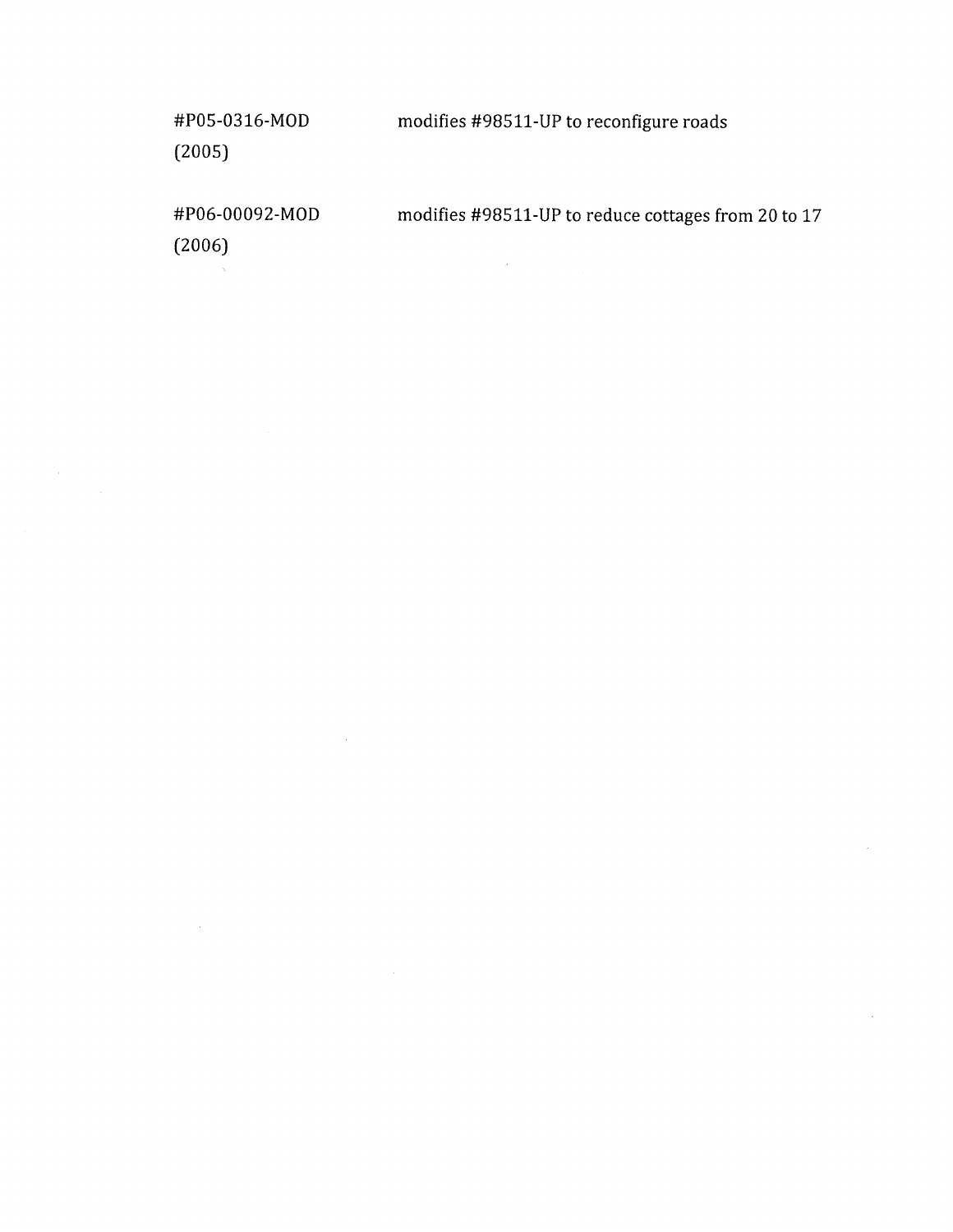

May 6, 2015

Mr. Greg Flynn **Flynn Holdings** 225 Bush Street, Suite 1800 San Francisco, CA 94104

# RE: Carneros Inn; Analysis of Potential Changes in Site Trip Generation Associated with **Proposed Phase III Building and Circulation Improvements**

Dear Mr. Flynn:

The following letter report qualitatively evaluates the potential changes in overall traffic levels associated with proposed Phase III project improvements to the Carneros Inn in Napa Valley. The project site is located immediately north of SR-121/12 approximately 1.7 west of SR-29 in Napa County. Vehicle access to the project site can be gained directly from SR-121/12 via a project driveway directly opposite Los Carneros Avenue. A second project driveway is located approximately 0.20 miles to the west off Old Sonoma Highway that extends between SR-121/12 and Old Sonoma Road. Currently, the Carneros Inn is undergoing entitlement improvements under active building permits approved by the County of Napa (Phase II). All remaining circulation and building improvements to the site would be completed under Phase III of the proposed proiect. The following sections outline existing site trip generation, proposed Phase III site improvements, and potential changes in overall project trip generation/traffic patterns resulting in proposed project improvements.

# **Existing Site Trip Generation:**

Current daily and peak hour trip generation for existing Carneros Inn site uses have been based on the approved DEIR Traffic Analysis for the Proposed Carneros Lodge Project.<sup>1</sup> As identified in the traffic section, existing and proposed uses for the overall site in the year 2001 included the following:

Existing Site Uses (2001):

- 96 RV park model units
- 49-seat restaurant  $\bullet$
- 24 mobile home units  $\bullet$

Proposed Site Uses (2001):

- 100 room resort-hotel  $\bullet$
- 9.500 square feet of commercial-retail
- 500 square foot post office
- 100-seat restaurant  $\bullet$

The EIR traffic section calculated the site's daily and net new peak PM peak hour trip generation. As calculated, approved and proposed uses on the site were estimated to generate

1901 Olympic Boulevard | Suite 120 | Walnut Creek, CA 94596 | p. 925.935.2230 | omnimeans.com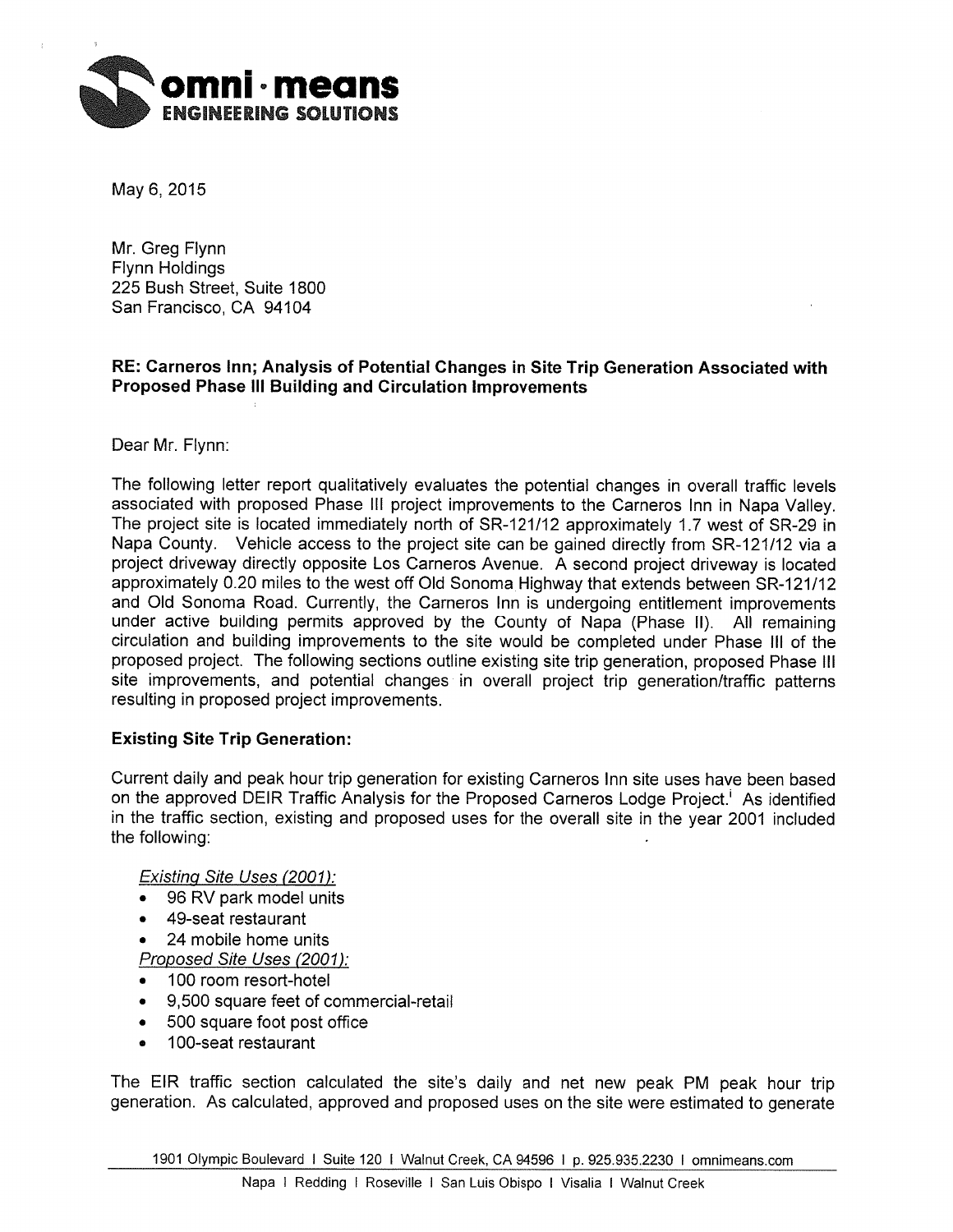#### Mr. Greg Flynn May 6, 2015

3,330 daily trips with 248 PM peak hour trips (see Table 2, EIR Trip Generation Calculations attached). After accounting for internal trips within the project site between quests and commercial retail uses, pass-by trips on SR-121/12 and Old Sonoma Highway, and overall average occupancy of hotel uses, project site uses would generate 95 net new PM peak hour trips (54 in, 41 out).

## **Proposed Carneros Inn Phase III Improvements**

Based on discussions with the project applicant and planning consultant, site improvements associated with Phase III of the Carneros Inn would not include increases in site uses associated with hotel rooms, restaurant seating, commercial-retail uses, RV model units, mobile home units, or post office uses." "" Overall site improvements associated with Phase III would consist of re-locating existing uses within the site and re-aligning the proposed project driveway at Old Sonoma Highway at shown in the Carneros Inn Illustrative Master Plan---attached). As shown in the Illustrative Master Plan, specific site improvements associated with proposed Phase III would be as follows:

- Re-locate the existing project driveway at Old Sonoma Highway approximately 25-30 feet north to create a four-way intersection. The southbound project driveway approach would be located directly opposite the intersection's northbound approach that extends approximately 100 feet from SR 121/12. Inbound (northbound) vehicle traffic from SR 121/12 would remain uncontrolled at this intersection with the remaining three intersection approaches stop-sign controlled (as under existing conditions);
	- 49
- Re-locate the 100-seat Boonfly Café restaurant from the southeast quadrant of the SR-121/12/Los Carneros Avenue/Project Driveway intersection west to building #4;
- Re-locate the existing market (commercial-retail use) to building #5 from its existing  $\bullet$ location also on the southeast quadrant of the SR-121/12/Los Carneros Avenue/Project Driveway intersection. In addition, the "market" uses would be reduced in size. At this time, the project applicant is working to determine actual reductions in commercial-retail uses:
- Re-locate six (6) RV sites from their existing location at the Hall Site in the southern portion of the site to the Hilltop Site located in the northeast portion of the site;
- Improve existing landscape and swimming pool areas located adjacent to the re-located project driveway at Old Sonoma Highway and the Hilltop Site.

Based on the above improvements associated with proposed Phase III development of the Carneros Inn project, there would be no increase in overall uses that would generate additional traffic to/from the site. However, by re-locating specific uses to other areas of the site it is likely that traffic patterns to/from the site could slowly change as a result of these new locations.

# Effects of Phase III Site Improvements on Project Trip Generation and Traffic Patterns

Proposed site and circulation improvements as part of the Carneros Inn Phase III development would not increase overall daily or peak hour trip generation to/from the site. No additional lodging, residential, restaurant, or commercial-retail uses are proposed as part of Phase III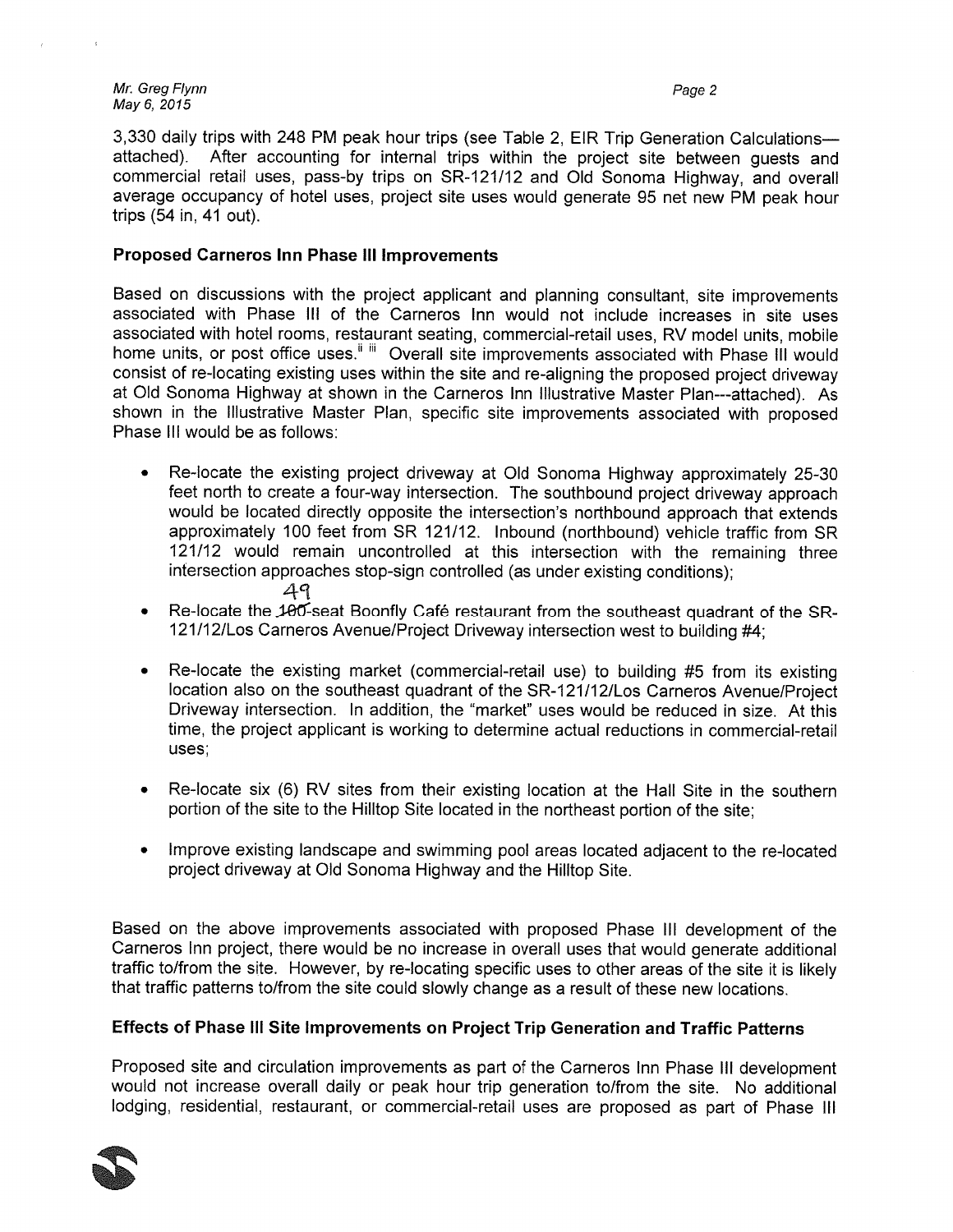Mr. Greg Flynn May 6, 2015

Page 3

development. However, the re-location of specific project uses within the site would likely change traffic patterns to/from the site. Specifically, the re-location of the Boonfly Café restaurant from the northeast corner of the SR 121-12/Los Carneros Avenue/Project driveway intersection west to building #4 could shift existing traffic at the intersection to other portions of the site. With building #4 located on the northwest portion of the site, it is very likely that restaurant-related traffic would divert to the project driveway to/from Old Sonoma Highway and away from the project driveway located opposite Los Carneros Avenue at SR 121-12. A shift in traffic to the west would benefit overall operations (and vehicle safety) at the Los Carneros Avenue/SR 121-12/Project driveway intersection. In addition, north-south through-traffic volumes on Old Sonoma Highway at the re-located project driveway are much less than on SR 121-12 at the existing project driveway. As a result, overall intersection operations at the Old Sonoma Highway/Project Driveway would likely be acceptable during peak weekday and weekend periods. In addition, a reduction in overall commercial-retail (market) uses would theoretically reduce overall site trip generation. However, a small reduction in commercial-uses would likely not be measurable within the daily fluctuations in vehicle trips to/from the site.

Please call if you have any questions.

Sincerely,

Omni-Means, Ltd.

Petro 1 Gulloway

Peter J. Gallowav **Transportation Planner/Project Manager** 

- Cc: Mr. Matt Rush, Pound Management, Inc. Mr. George W. Nickelson, P.E., Omni-Means
- Enc. Table 2, Project Trip Generation, Carneros Lodge EIR Illustrative Master Plan (Phase III), Carneros Inn

P2002LTR002.docx / 35-3077-01



 $^{\prime}$  Mr. George W. Nickelson, P.E., Revised EIR Traffic Analysis for the Proposed Carneros Lodge Project, June 27, 2000

<sup>&</sup>lt;sup>ii</sup> Mr. Matt Rush, Planning Consultant, Pound Management, Personal communication on Phase III site improvements, April 17, 2015.

<sup>&</sup>quot; Mr. Greg Flynn, Project Applicant, Flynn Holdings, Personal communication related to Boonfly restaurant and market uses, April 22, 2015.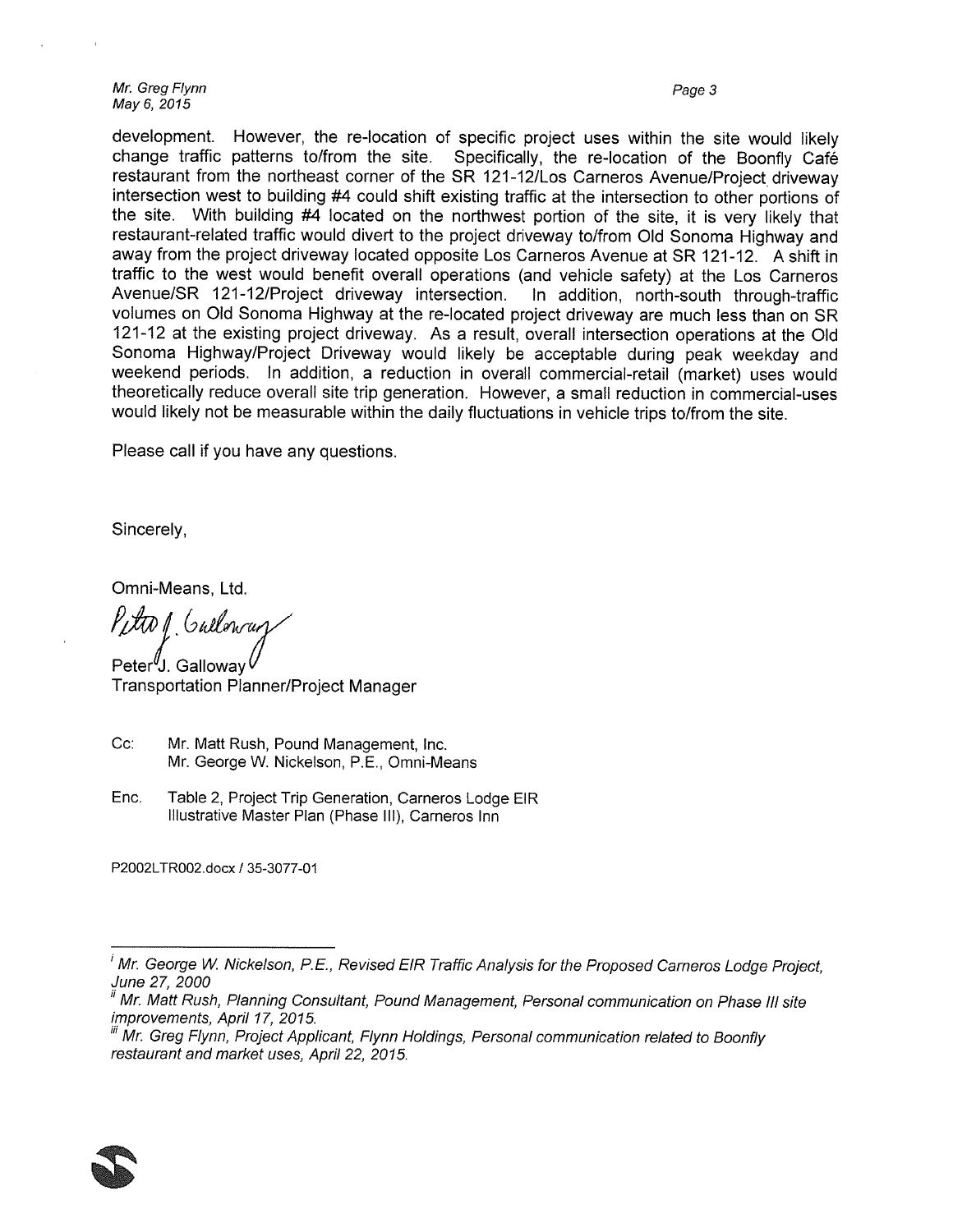## **TABLE 2 TRIP GENERATION CALCULATIONS**

### **APPROVED ADJACENT PROJECT**

Land Use/Daily Trip Rate/PM Peak Trip Rate/Trips

| = 55 trips 33 in/22 out <sup>(1)</sup> (@ 95% occupancy)                                      |
|-----------------------------------------------------------------------------------------------|
|                                                                                               |
|                                                                                               |
|                                                                                               |
|                                                                                               |
|                                                                                               |
|                                                                                               |
|                                                                                               |
|                                                                                               |
|                                                                                               |
| = 74 PM peak hour trips (44 in/30 out)                                                        |
|                                                                                               |
|                                                                                               |
|                                                                                               |
|                                                                                               |
| PM Peak: 0.73 trips /room = 69 trips 41 in/28 out <sup>(3)</sup> (@ 95% occupancy)            |
|                                                                                               |
|                                                                                               |
| PM Peak: 13.98/1,000 sq. ft. = 100 trips 50 in/50 out(x 75% primary) <sup>(4), (5)</sup>      |
|                                                                                               |
|                                                                                               |
|                                                                                               |
|                                                                                               |
| = 174 PM peak hour trips (94 in/80 out)                                                       |
| $= 95$ PM peak hour trips (54 in/41 out)                                                      |
| (assumes 77% of primary retail trips <sup>(7)</sup><br>and 50% of postal trips are "pass-by") |
|                                                                                               |

(1) Based on Institute of Transportation Engineers (ITE) research, hotels without a public restaurant have trip rates which are 82% of hotel rates, Trip Generation, 6th Edition. In response, a lower trip rate was used for this facility. (2) Based on ITE rate for (Recreational Homes".

(3) Reflects established Napa County rate for a resort hotel. This rate includes trips associated with the planned 100 seat on-site quality restaurant. It is noted that the ITE rate for a "Resort Hotel" is 0.49 trips per occupied room. (4) The 75% primary trip factor reflects a 25% reduction in trips due to expected interaction between lodge guests and the retail uses.

(5) Peak hour rate is derived form the ITE equation for shopping centers.

(6) ITE, Trip Generation, 6th Edition, 1997.

(7) The retail pass-by percentage is calculated directly from the shopping center pass-by equation in the ITE reference Trip Generation Handbook - An ITE Proposed Recommended Practice, October 1998.